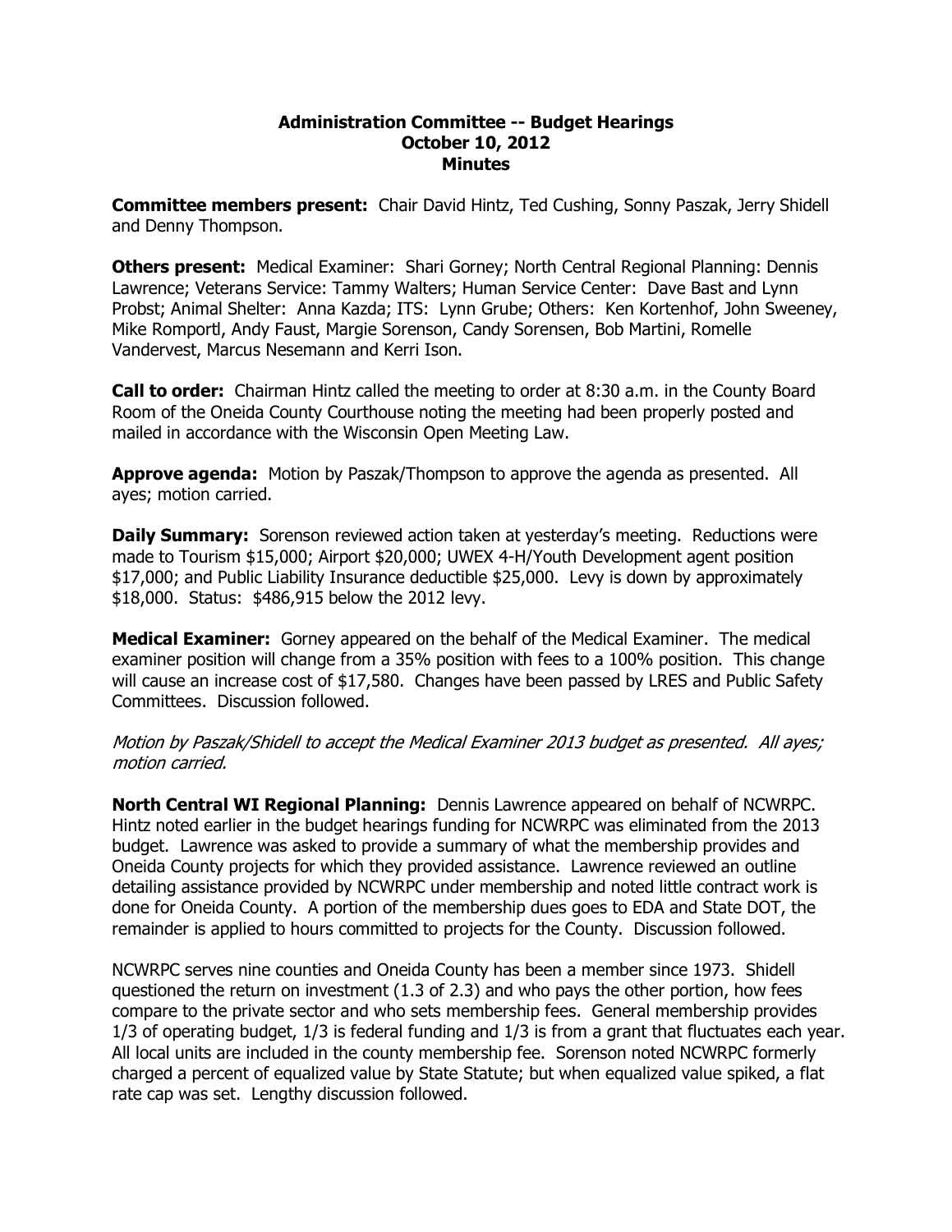Sweeney stated staff is asked to work with intergovernmental relationships. NCWRPC has assisted with the NEWCOM project and worked with the 16-county consortium to purchase similar equipment, creating substantial savings just for the radio project. This one project has saved more than the membership fees. Sweeney does not have additional funds in the Sheriff's Department budget to pay a private sector consultant for similar services. He is uncomfortable with removing the funding and hopes the Supervisors understand the service NCWRPC provides. Kortenhof fully supports the NCWRPC funding and stated he speaks with Andy Faust weekly and utilizes him as an Emergency Management backup. Romportl supports funding for NCWRPC and explained how Land Information uses NCWRPC including backup to GIS staff. Discussion followed.

Motion by Cushing/Paszak to reinstate \$46,000 for North Central WI Regional Planning Commission budget. Roll call vote: Shidell-nay; Hintz-aye; Paszak-aye; Thompson-aye; Cushing-aye. Motion carried.

**Veterans Service Office:** Walters appeared to discuss the Veterans Service Office budget noting all services of this office are mandated. The former van driver for the DAV transport program retired. The office now coordinates the program using volunteer drivers which provides a significant savings in mileage costs. Service has increased to three days per week transporting 1520 vets per month. Walters is working to replace the SUV with a van to transport additional clients. She is also working to get a federal cemetery designated in Oneida County.

## Motion by Hintz/Thompson to accept the 2013 Veterans Service Office budget as presented. All ayes; motion carried.

**Human Service Center:** Bast and Probst appeared for the Human Service Center. Probst provided a summary of the agency budget with a zero increase from 2012, noting 2013 budget is based on statistical averages from past years. HSC has received a Teleheath grant to assist in providing psychiatric services. Bast noted that in tough times, more people require increased mental health services even though taxpayers are reluctant to assist with funding. HSC serves over 1,200 clients per year. Staff will make a good faith effort to implement a zero-based budget but noted uncontrolled costs include orders of the court to place individuals in state facilities and institutional placements for Alzheimer's patients. He also discussed issues with court ordered 51/55 placements. Lengthy discussion followed regarding services, reorganization and funding. Bast noted staff is working with UWEX on a strategic planning process following a study and subsequent plan developed three years ago. Of the 64 goals 50 have been implemented but all have been discussed. Discussion followed.

## Motion by Cushing/Thompson to accept the Human Service Center 2013 budget as presented. Discussion followed. All ayes; motion carried.

**Animal Shelter:** Kazda presented the 2013 Animal Shelter budget request. She provided information on what townships utilize the shelter, strays per capita, 2012 budget showing a \$92,211 shortfall. The 2013 budget includes a 4% increase for supplies and an additional part time employee (90% of work at shelter is done by volunteers), increased revenue from fundraising and donations. She reviewed the operating agreement with the City of Rhinelander and noted the City has agreed to provide \$46,000 in funding for 2013. Kazda requested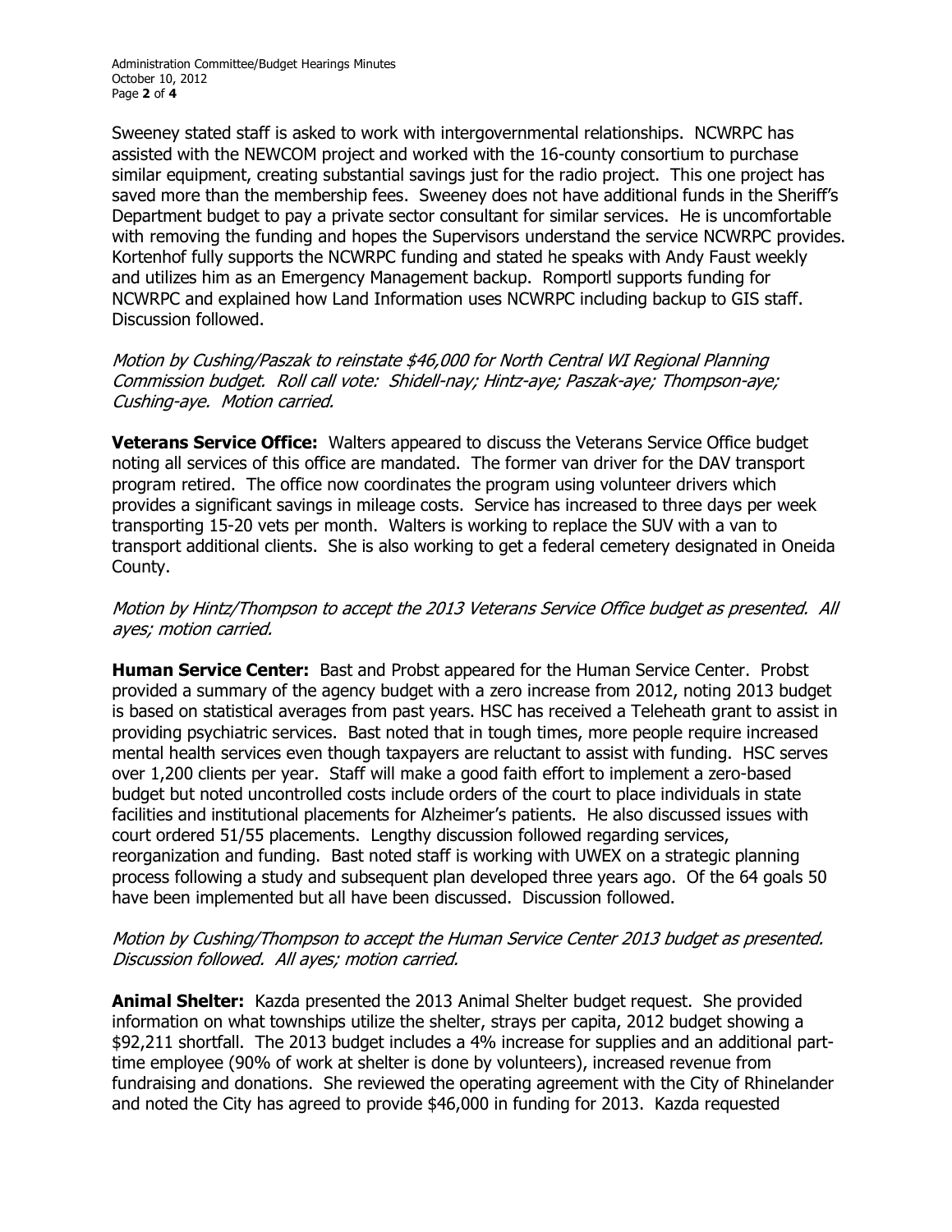Administration Committee/Budget Hearings Minutes October 10, 2012 Page **3** of **4** 

\$46,000 from Oneida County to assist with the operation of the shelter and cover expenses. Cushing suggested increasing fees for strays from the towns from \$25 to \$50. Kazda noted it is a lot of administrative work for staff, sometimes it's difficult to collect and some of the towns do not like it. Discussion followed. Shidell noted the City is currently upgrading and maintaining the shelter until July 2013 and if the Oneida County Humane Society proves itself worthy, they will receive an up-to-date building. Hintz noted the County is not required to provide anything to the shelter but a charitable donation can be made. This would be a continuing annual request.

Motion by Shidell/Thompson to fund the animal shelter at \$46,000. Roll call vote: Cushing nay; Thompson-aye; Paszak-nay; Hintz-aye; Shidell-aye.

Five minute recess. Reconvene at 10:24 a.m.

**Information Technology Services:** Grube appeared to discuss the ITS 2013 budget request. It is the same as 2012 with the exception of increased fees (\$40 to \$50) for vendor jobs from and call-time pay. ITS does not return unspent monies to the general fund to maximize spending power and purchase in phases. Special projects for 2013 include email migration to Exchange, Office 2010 upgrade, Voice-Over IP and JD Edwards accounting system upgrade. Discussion followed. Grube reminded Committee members that the equipment is aging and the need to be cognizant of that fact. Committee asked Grube to bring an equipment replacement plan forward to the Finance for review at a later meeting.

Motion by Cushing/Paszak to accept the 2013 budget for the ITS Department as presented. All ayes; motion carried.

## Motion by Cushing/Thompson to add Voice-Over IP (\$275,000) and accounting upgrade (\$60,000) expense into the 2013 ITS Department budget. All ayes; motion carried.

**Public Health:** Conlon submitted a decreased budget of \$80,451 for the Health Department. This is due to a combination of a decrease in grants, a decrease in tax levy dollars and a decrease in flu shot revenue. She reviewed grants listed on budget worksheet provided. Discussion followed regarding grants and longevity of deliverables. *Motion by* Cushing/Thompson to accept the 2013 Public Health budget as presented. Discussion followed. All ayes; motion carried.

**Debt Service, Airport Construction and Health Insurance Trust:**  Sorenson reviewed the following budgets: Debt Service (has been repaid), Bond to Human Service Center loan (remodeling project); Economic Development; Economic Development Trust loan balance prior to 7/1/2005; Fund Balance for Airport; Airport Construction budget; Dog License Trust Fund; Health and Welfare Trusts Fund (used to fund HRA contributions upon retirement using leftover monies from when the County was self-funded  $-$  it must be used for health insurance costs). Discussion followed. Motion by Cushing/Thompson to accept the 2013 budgets for Debt Service. Airport Construction and Health Insurance Trust Fund. All ayes; motion carried.

**Other:** Motion by Shidell/Thompson to eliminate \$23,354 from the Sheriff's Department budget for the Dive Team. Discussion followed. Shidell noted 24 counties in Wisconsin do not have a dive team; 19 dive teams are operated by the fire departments within a county, and 43